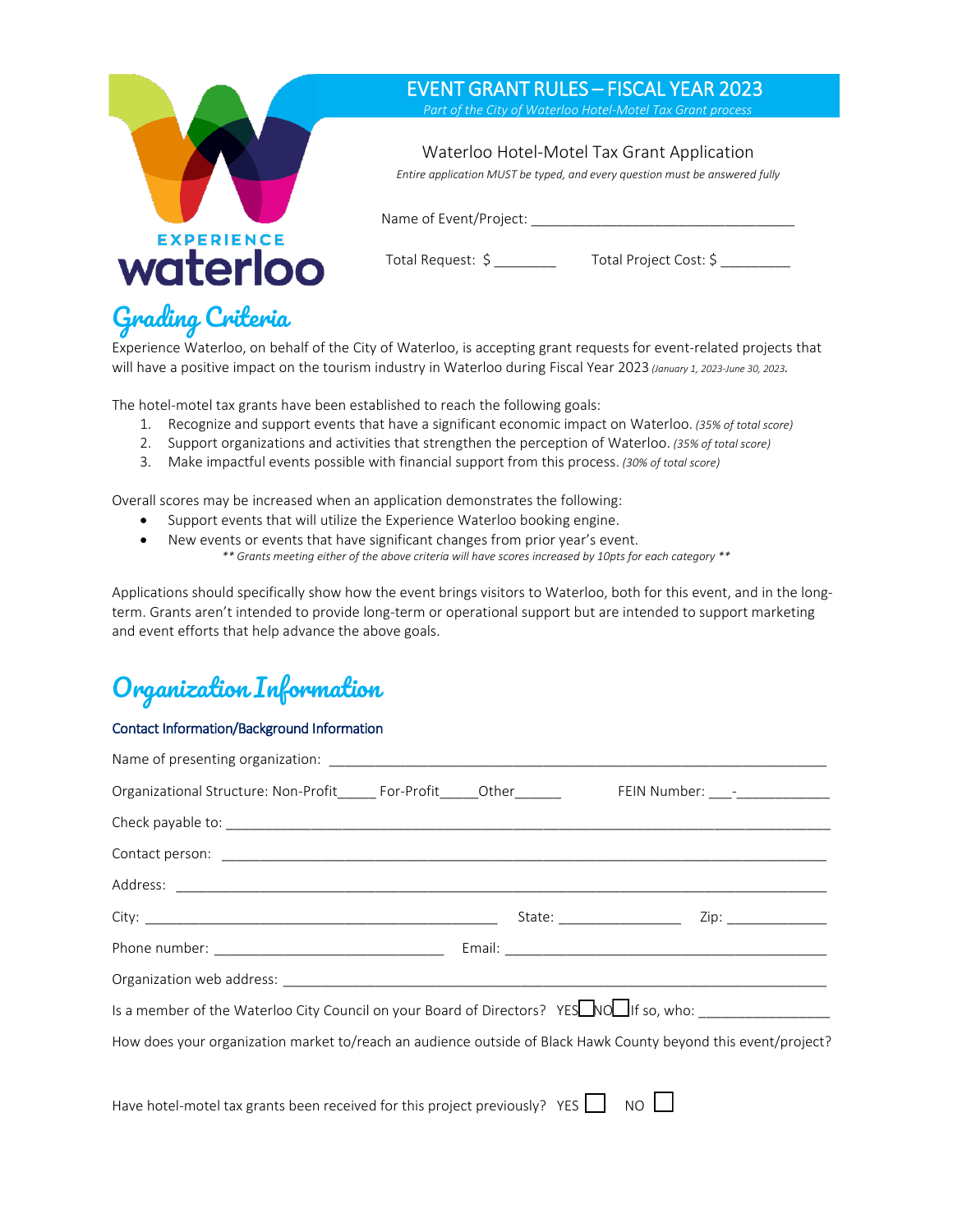# Event/Project Information

#### Event/Project Success & Changes

Event/Project Location: \_\_\_\_\_\_\_\_\_\_\_\_\_\_\_\_\_\_\_\_\_\_\_\_\_\_\_\_\_\_\_\_\_\_ Event/Project Date: \_\_\_\_\_\_\_\_\_\_\_\_

a. Please describe the project. [limit answers to 250 characters]

b. Please describe the primary goal of this event and describe the mechanism for measuring success of the project/event in relation to the primary goal.

[limit answers to 500 characters]

c. Is this a new project or are there significant changes to event from previous years?  $\Box$  YES  $\Box$  NO If yes, please describe, in detail, how this project explores a new idea, new direction or is innovative? Please describe, in detail, those changes. Examples could include changes in marketing efforts, expansion of the event schedule, etc.

[limit answers to 250 character]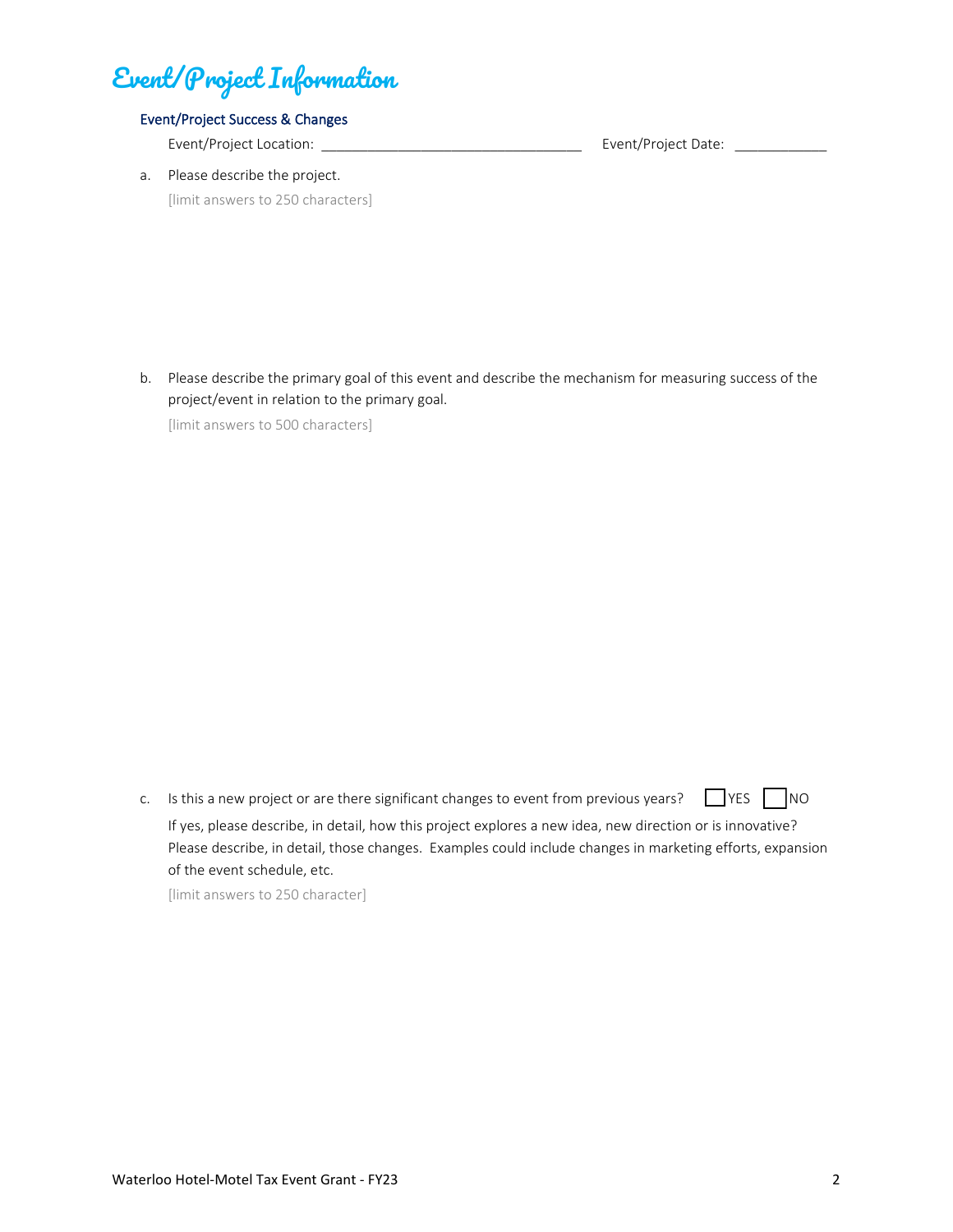#### Projected Attendance

| SUN 5 |  | MON TUES WED THURS FRI SAT TOTAL                           |  |  |
|-------|--|------------------------------------------------------------|--|--|
|       |  | c. What are your expectations for <b>TOTAL</b> attendance? |  |  |

- d. What will be the mechanism for tracking/measuring attendance? [limit answers to 125 characters]
- e. What are your expectations for TOTAL OUT-OF-COUNTY attendance?

|  |  | こうしょう エングル エングル エングル エンジェル エンジェル エンジェル エンジェル エンジェル エンジェル エンジェル エンジェル エンジェル エンジェル エンジェル エンジェル エンジェル エンジェル エンジェル |  |  |
|--|--|----------------------------------------------------------------------------------------------------------------|--|--|
|  |  | SUN MON TUES WED THURS FRI SAT TOTAL                                                                           |  |  |

- f. What will be the mechanism for tracking//measuring out-of-county attendance? [limit answers to 125 characters]
- g. How many attendees will be traveling to Waterloo via air-travel? \_\_\_\_\_\_\_\_
- h. Please provide event attendance and hotel use history if applicable.
	- i. Where has the event been held last year? \_\_\_\_\_\_\_\_\_\_\_\_\_\_\_\_\_\_\_\_\_\_\_\_\_\_\_\_\_\_\_\_\_\_\_\_\_\_
	- ii. What was the previous year's attendance? \_\_\_\_\_\_\_\_\_\_\_

#### Hotel Info

| SUN |  | i. What are your expectations for <b>TOTAL</b> hotel room night use in Waterloo?<br>MON TUES WED THURS FRI SAT TOTAL |  |  |
|-----|--|----------------------------------------------------------------------------------------------------------------------|--|--|
|     |  |                                                                                                                      |  |  |

- j. In May of 2020, Experience Waterloo will provide a booking engine on ExperienceWaterloo.com . Will your organization/event promote the Experience Waterloo booking engine as the preferred method to reserve rooms? Yes  $\Box$  No  $\Box$
- k. If you are not planning to use the Experience Waterloo booking engine, how will you track room use? [limit answers to 125 characters]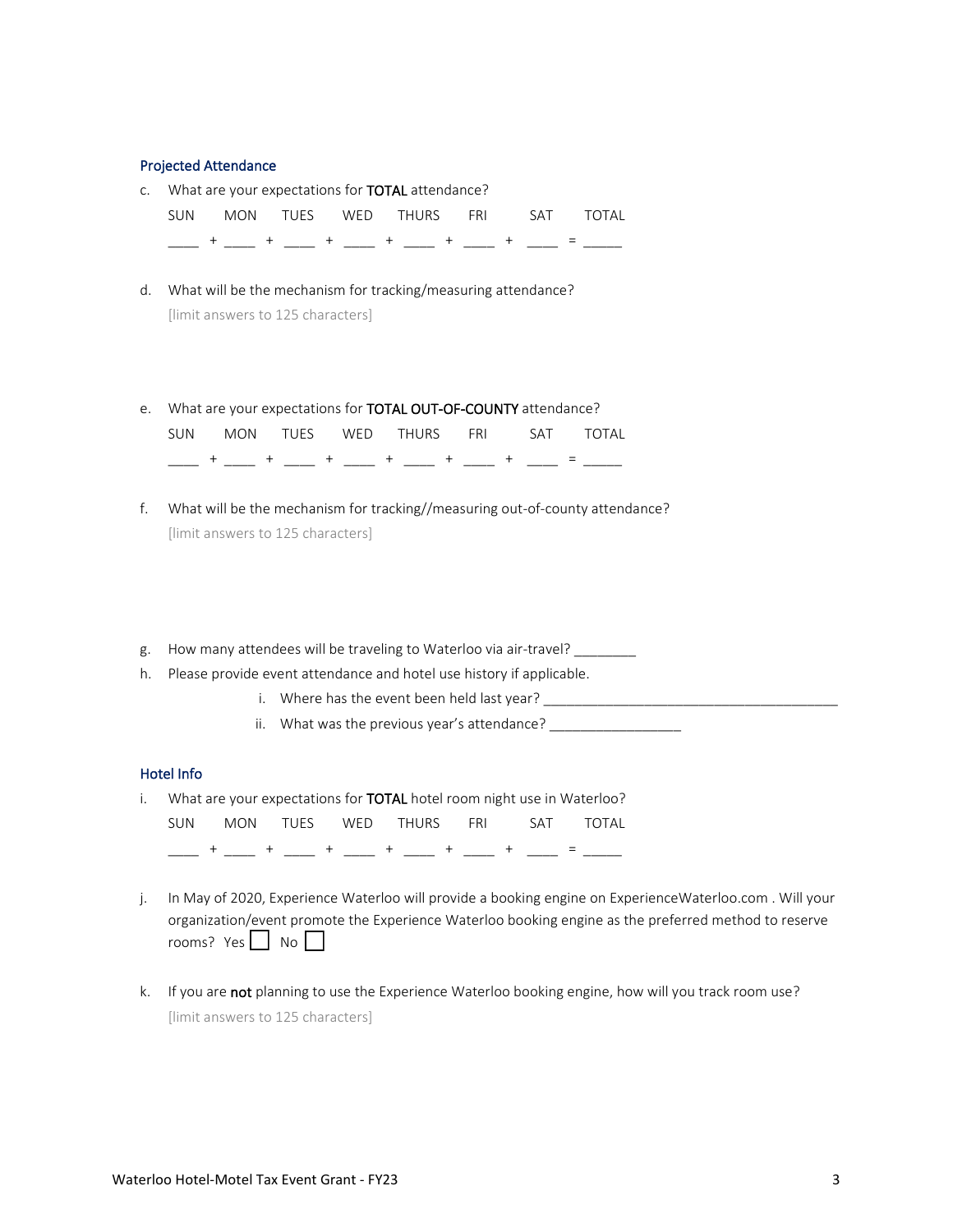- l. Do you have room blocks? Yes No
	- i. If so, list property (if known), # of rooms & rate:



#### **Marketing**

m. What **specific** marketing will you be doing outside of Black Hawk County for this event/project? Please specify locations, audience size, etc. Please provide information about specific media, schedule, costs, etc. [limit to 500 characters]

n. Please break down costs association with your marketing efforts.

| Platform | Cost | Notes |
|----------|------|-------|
|          |      |       |
|          |      |       |
|          |      |       |
|          |      |       |
|          |      |       |
|          |      |       |